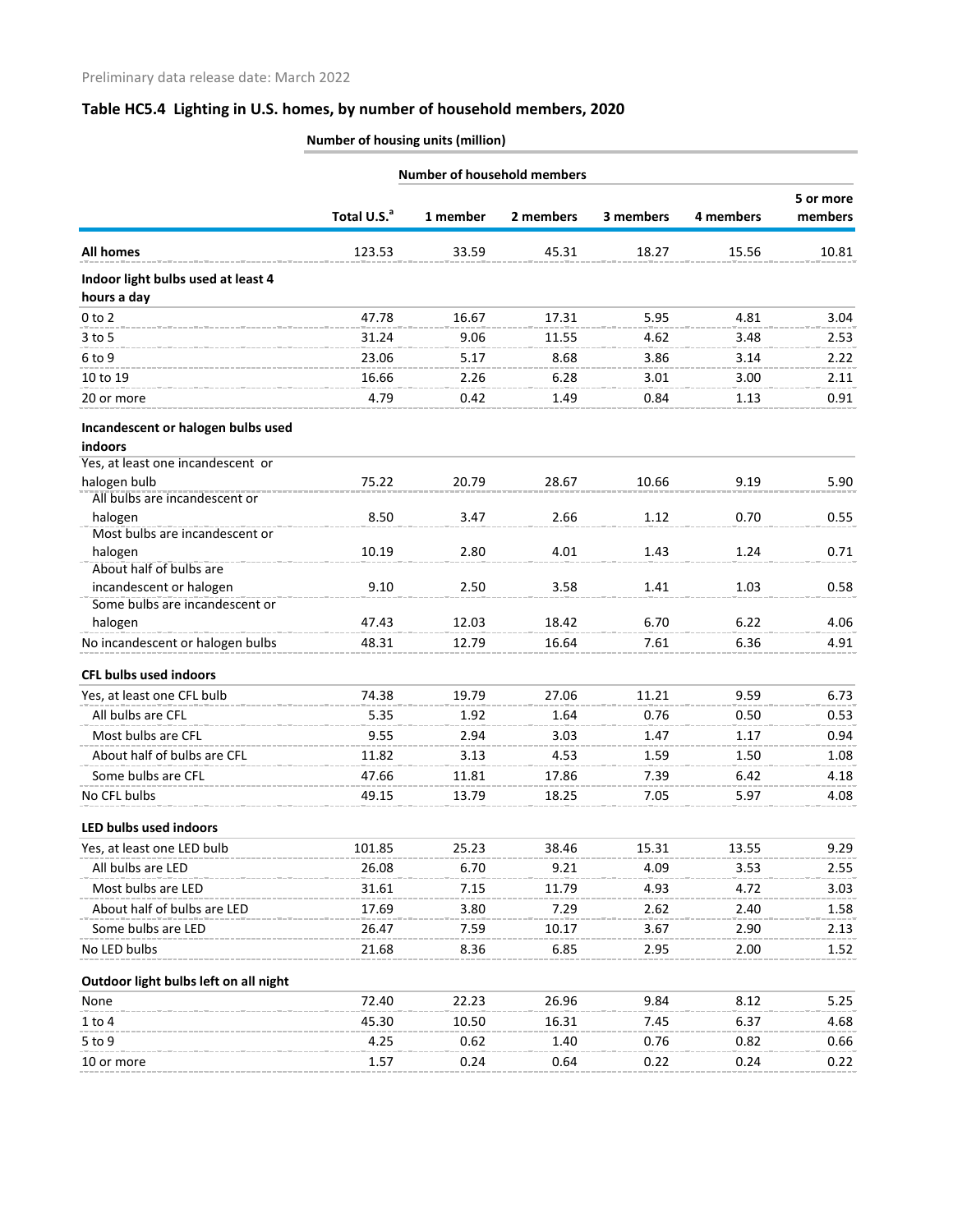### **Table HC5.4 Lighting in U.S. homes, by number of household members, 2020**

|                                                  | <b>Number of household members</b> |          |           |           |           |                      |  |
|--------------------------------------------------|------------------------------------|----------|-----------|-----------|-----------|----------------------|--|
|                                                  | Total U.S. <sup>a</sup>            | 1 member | 2 members | 3 members | 4 members | 5 or more<br>members |  |
| <b>All homes</b>                                 | 123.53                             | 33.59    | 45.31     | 18.27     | 15.56     | 10.81                |  |
| Type of outdoor light bulbs left on all<br>night |                                    |          |           |           |           |                      |  |
| At least 1 outdoor light bulb                    | 51.12                              | 11.36    | 18.35     | 8.43      | 7.43      | 5.56                 |  |
| LED                                              | 33.26                              | 6.79     | 11.79     | 5.51      | 5.31      | 3.86                 |  |
| <b>CFL</b>                                       | 8.39                               | 2.01     | 3.06      | 1.38      | 1 N 9     | 0.85                 |  |
| Incandescent or halogen                          | 13.62                              | 3.37     | 4.86      | 2.16      | 1 81      | 1.42                 |  |
| No outdoor light bulbs                           | 72.40                              | 22 23    | 26.96     | 9.84      | 8 12      | 5.25                 |  |

Source: U.S. Energy Information Administration, Office of Energy Demand and Integrated Statistics, Form EIA-457A of the *2020 Residential Energy Consumption Survey*

Notes: Because of rounding, data may not sum to totals. See RECS Terminology for definition of terms used in these tables.

<sup>a</sup> Total U.S. includes all primary occupied housing units in the 50 states and the District of Columbia. Vacant housing units, seasonal units, second homes, military houses, and group quarters are excluded.

Q = Data withheld because either the relative standard error (RSE) was greater than 50% or fewer than 10 households in reporting sample.

N = No households in reporting sample.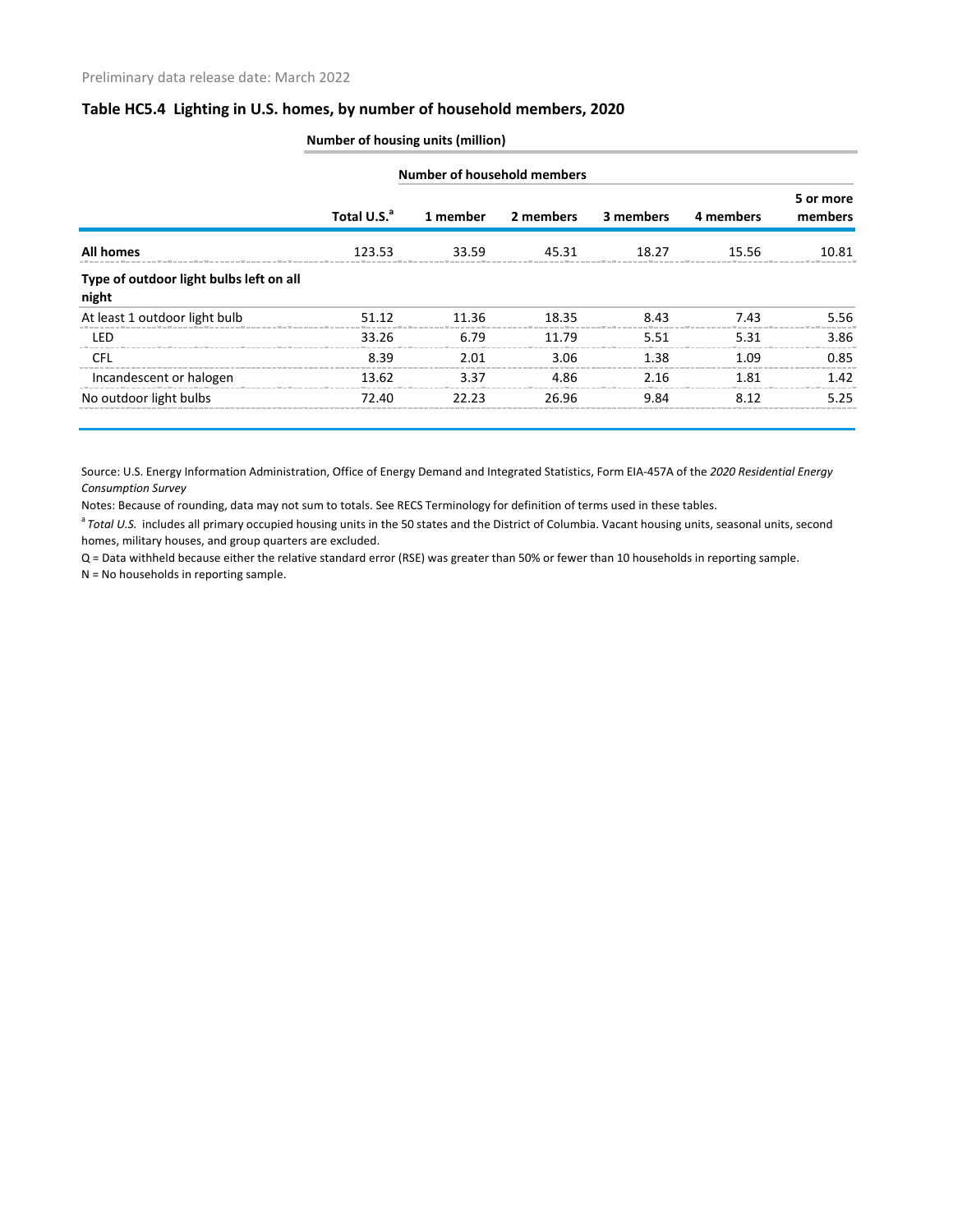## **Relative standard errors (RSEs) for Table HC5.4 Lighting in U.S. homes, by number of household members, 2020**

#### **RSEs for number of housing units**

|                                           | <b>Number of household members</b> |          |           |           |           |                      |
|-------------------------------------------|------------------------------------|----------|-----------|-----------|-----------|----------------------|
|                                           |                                    |          |           |           |           | 5 or more<br>members |
|                                           | Total U.S. <sup>1</sup>            | 1 member | 2 members | 3 members | 4 members |                      |
| <b>All homes</b>                          | 0.00                               | 1.25     | 1.15      | 1.87      | 2.08      | 3.13                 |
| Indoor light bulbs used at least 4        |                                    |          |           |           |           |                      |
| hours a day                               |                                    |          |           |           |           |                      |
| $0$ to $2$                                | 1.21                               | 2.18     | 1.96      | 4.60      | 4.60      | 5.58                 |
| $3$ to $5$                                | 1.27                               | 3.22     | 2.44      | 4.09      | 4.74      | 7.12                 |
| 6 to 9                                    | 1.80                               | 4.49     | 2.86      | 4.89      | 5.07      | 5.98                 |
| 10 to 19                                  | 2.26                               | 5.80     | 3.87      | 5.56      | 4.89      | 5.81                 |
| 20 or more                                | 4.44                               | 16.31    | 7.81      | 8.60      | 7.93      | 10.21                |
| Incandescent or halogen bulbs used        |                                    |          |           |           |           |                      |
| indoors                                   |                                    |          |           |           |           |                      |
| Yes, at least one incandescent or         |                                    |          |           |           |           |                      |
| halogen bulb                              | 0.70                               | 2.11     | 1.49      | 2.50      | 2.95      | 4.33                 |
| All bulbs are incandescent or             |                                    |          |           |           |           |                      |
| halogen<br>Most bulbs are incandescent or | 3.27                               | 5.68     | 5.47      | 8.64      | 13.46     | 14.57                |
| halogen                                   | 2.70                               | 5.92     | 4.16      | 7.26      | 8.25      | 11.86                |
| About half of bulbs are                   |                                    |          |           |           |           |                      |
| incandescent or halogen                   | 2.52                               | 5.38     | 4.10      | 7.41      | 9.27      | 11.49                |
| Some bulbs are incandescent or            |                                    |          |           |           |           |                      |
| halogen                                   | 1.03                               | 2.97     | 1.93      | 2.98      | 3.26      | 4.74                 |
| No incandescent or halogen bulbs          | 1.08                               | 2.41     | 2.24      | 3.16      | 3.42      | 3.98                 |
| <b>CFL bulbs used indoors</b>             |                                    |          |           |           |           |                      |
| Yes, at least one CFL bulb                | 0.57                               | 1.90     | 1.26      | 2.60      | 2.49      | 3.90                 |
| All bulbs are CFL                         | 4.82                               | 8.13     | 7.56      | 13.71     | 13.64     | 17.13                |
| Most bulbs are CFL                        | 2.85                               | 4.98     | 4.77      | 8.46      | 7.92      | 11.01                |
| About half of bulbs are CFL               | 2.75                               | 4.94     | 4.57      | 5.68      | 8.99      | 7.41                 |
| Some bulbs are CFL                        | 1.02                               | 2.66     | 1.88      | 2.86      | 3.04      | 4.14                 |
| No CFL bulbs                              | 0.87                               | 2.08     | 1.85      | 3.31      | 3.40      | 4.95                 |
| LED bulbs used indoors                    |                                    |          |           |           |           |                      |
| Yes, at least one LED bulb                | 0.40                               | 1.52     | 1.41      | 1.95      | 2.26      | 2.99                 |
| All bulbs are LED                         | 1.33                               | 3.19     | 2.89      | 3.69      | 4.58      | 6.22                 |
| Most bulbs are LED                        | 1.48                               | 3.36     | 2.62      | 3.98      | 4.25      | 5.26                 |
| About half of bulbs are LED               | 1.88                               | 5.13     | 3.32      | 5.04      | 6.53      | 7.14                 |
| Some bulbs are LED                        | 1.53                               | 3.11     | 2.46      | 4.80      | 5.99      | 6.93                 |
| No LED bulbs                              | 1.90                               | 3.37     | 3.66      | 6.36      | 7.52      | 10.13                |
| Outdoor light bulbs left on all night     |                                    |          |           |           |           |                      |
| None                                      | 0.66                               | 1.59     | 1.46      | 2.91      | 3.34      | 4.34                 |
| 1 to 4                                    | 0.99                               | 3.17     | 1.86      | 3.40      | 3.20      | 4.70                 |
| 5 to 9                                    | 4.74                               | 11.46    | 7.78      | 12.12     | 9.47      | 12.77                |
| 10 or more                                | 6.76                               | 19.63    | 10.08     | 18.54     | 19.69     | 18.67                |